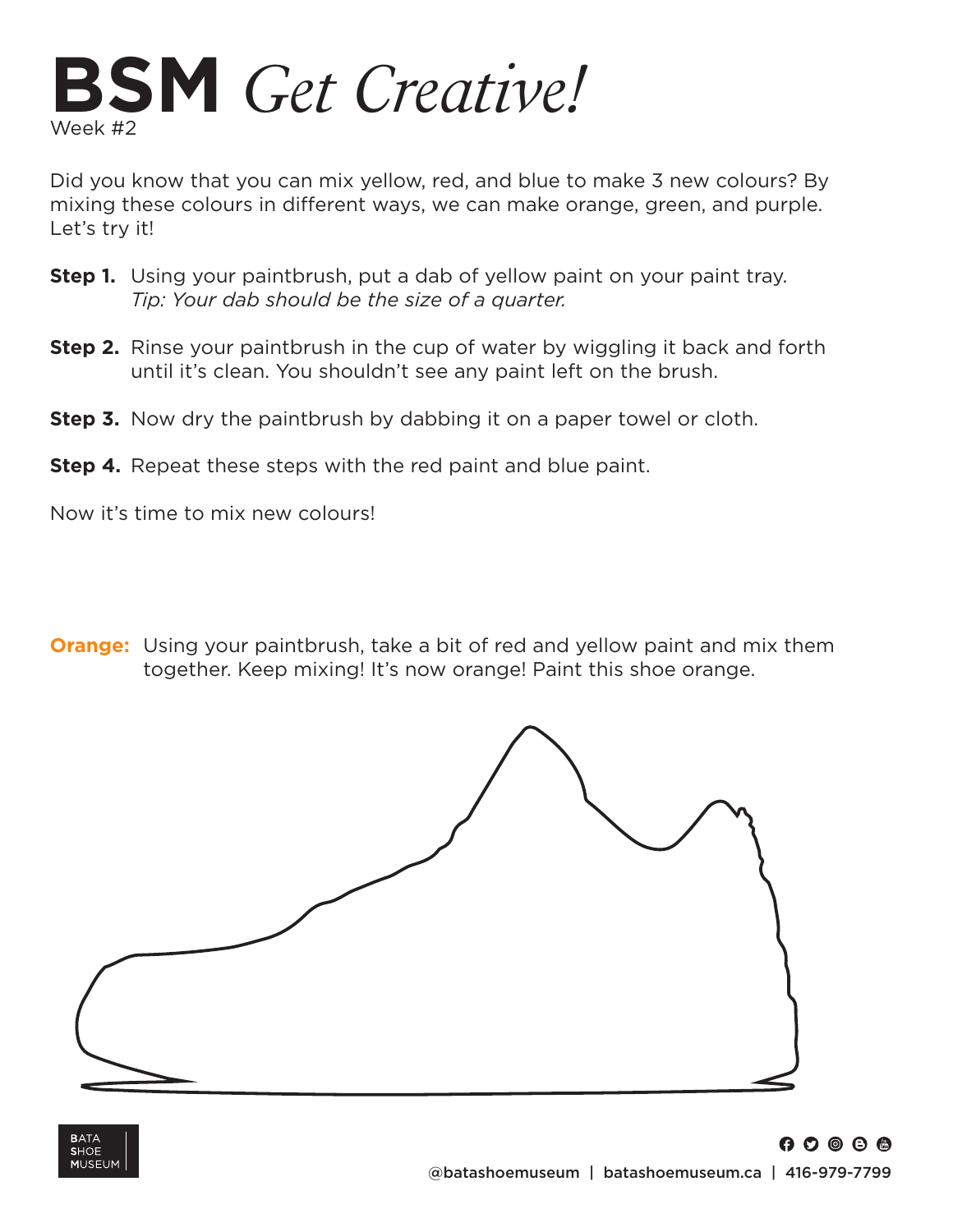

**Green:** Using your paintbrush, take a bit of yellow and blue paint and mix them together. Mix, mix, mix! It's now green! Paint this shoe green.



**Purple:** Using your paintbrush, take a bit of blue and red paint and mix them together. Swish, swoosh, mix! It's now purple! Paint this shoe purple.